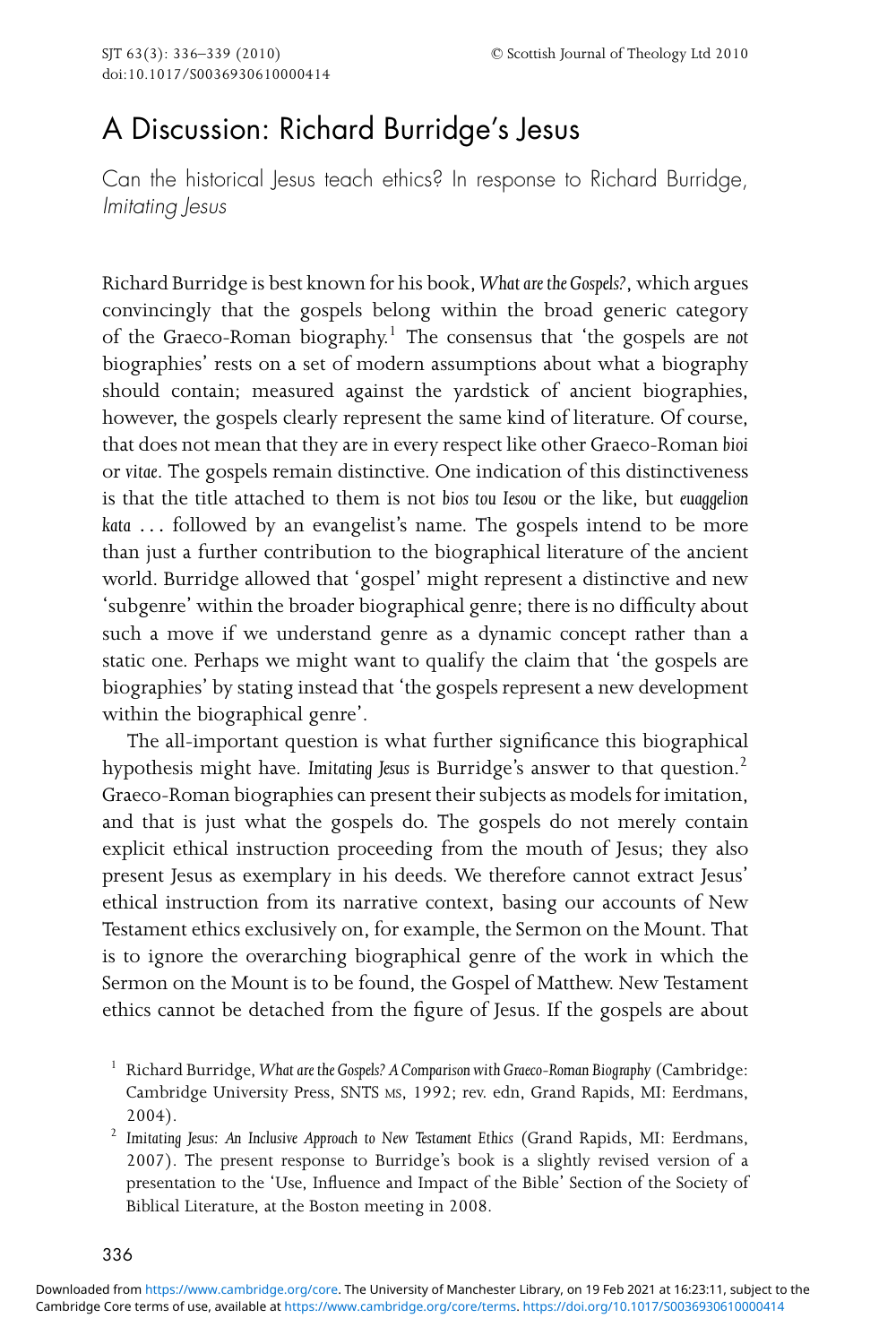Jesus, so too is New Testament ethics: that is the central argument of *Imitating Jesus*.

The first main chapter, on 'the historical Jesus', is entitled 'Jesus of Nazareth: Great Moral Teacher or Friend of Sinners?' This is followed by a series of chapters on Paul, Mark, Matthew, Luke-Acts and John. As a result, material from one of the gospels may be found both in the chapter on, say, Mark, and in the historical Jesus chapter. We receive ethical instruction from the words and deeds both of the historical Jesus and of the Jesus of Mark, Matthew, Luke or John. A certain reduplication is evident here: the same item of ethical instruction may be ascribed both to the historical Jesus and to one or other of the evangelists. Indeed, Burridge emphasises the importance of beginning New Testament ethics from the historical Jesus, and sees this as one of the points where his work marks an advance on earlier work in this field.

In my view, the appeal to the historical Jesus is out of step with Burridge's own biographical hypothesis. If the gospels are biographies, why should we be concerned with a Jesus supposedly extracted from somewhere behind these texts? Burridge has taken this route not because of his own biographical hypothesis but because he wants to align New Testament ethics with the long-running research project we romantically designate the 'quest of the historical Jesus'. This is a project that invites us to pursue the chimera of an uninterpreted Jesus, Jesus as he really was, in himself, before it occurred to anyone to interpret him as something else. But no such uninterpreted Jesus is accessible to us. Historical Jesus research adds its own updated biographies of Jesus to the traditional ones we already have in the canonical gospels. The results are sometimes strikingly novel and more often boringly familiar; but in no case do we encounter a Jesus who has not been subjected to multiple processes of interpretation, both ancient and modern. Might we do better to keep to the existing biographies, rather than writing a new one of our own and giving it the place of honour as the first main chapter of our work on New Testament ethics?<sup>3</sup>

Jesus' teaching about 'the kingdom of God' usefully illustrates this issue. In line with most historical Jesus scholarship since Johannes Weiss, Burridge

<sup>&</sup>lt;sup>3</sup> Fuller discussion of hermeneutical issues entailed in historical Jesus research is found in my 'The Quest for the Real Jesus', in Markus Bockmuehl (ed.), *The Cambridge Companion to Jesus* (Cambridge: Cambridge University Press, 2001), pp. 156–69, and '*Veritas Christi:* How to Get from the Jesus of History to the Christ of Faith without Losing one's Way', in Beverly Roberts Gaventa and Richard B. Hays (eds), *Seeking the Identity of Jesus: A Pilgrimage* (Grand Rapids, MI: Eerdmans, 2008), pp. 96–114.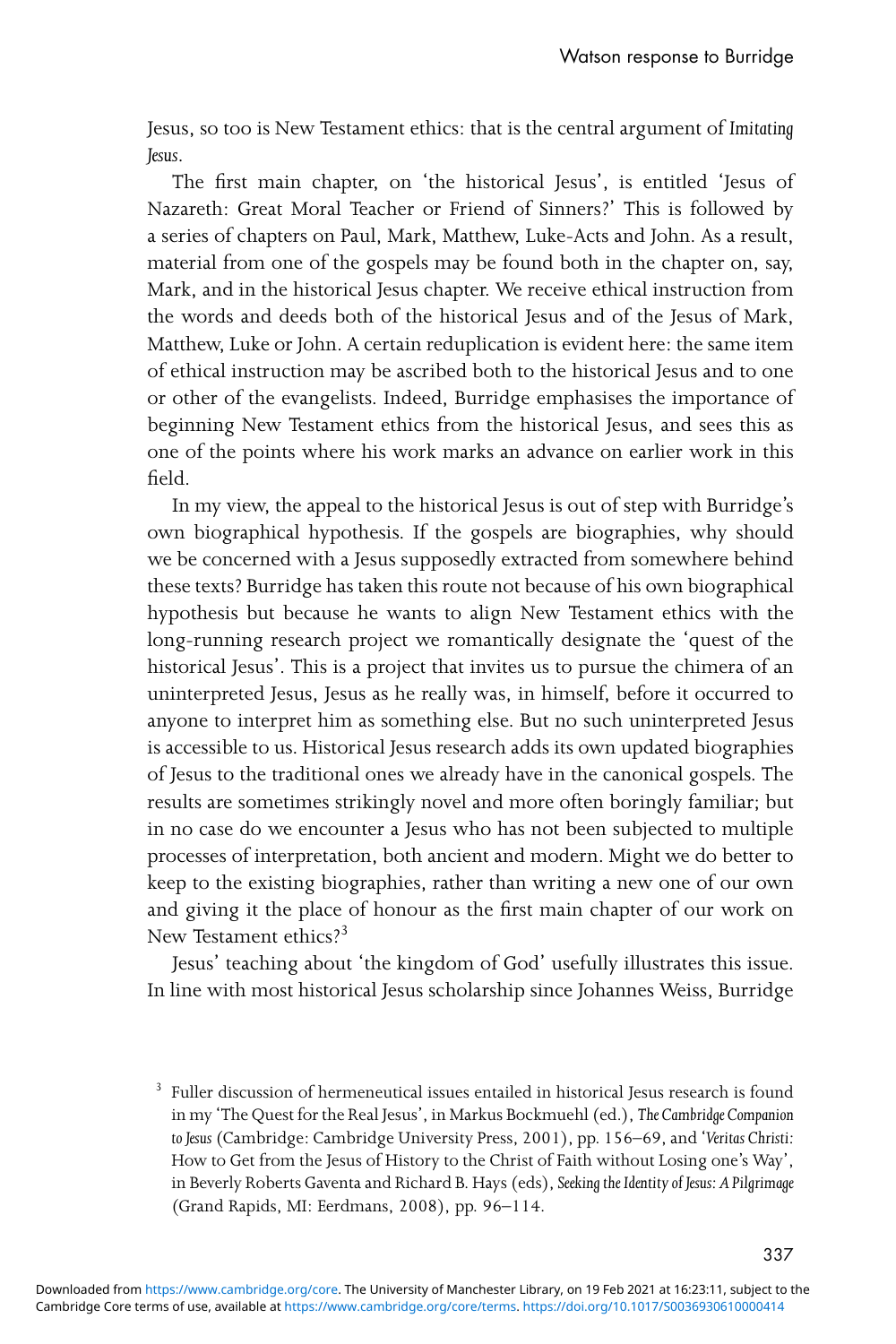believes that '[a]t the core of Jesus' teaching is a stress on the kingdom of God and a consequent need to repent'.<sup>4</sup> In consequence,

Jesus' ethical teaching is not a separate body of moral instruction, but rather part of his preaching of the eschatological in-breaking of the reign of God, which demands a total and immediate response from his hearers.<sup>5</sup>

Jesus' eschatological proclamation underlies his ethical demands, and his ethical demands are motivated and empowered by his eschatological proclamation. Eschatology and ethics belong together, like a hand and a glove.

In my view, the route that leads from Jesus' ethical teaching back to his eschatological proclamation is much less direct. Jesus' teaching that we should love our enemies is a case in point.<sup>6</sup> The passage in which this is taught looks conclusively authentic to scholars who like to pronounce on such matters. If there ever was a Q, it was in Q, and in Q's earliest stratum. This passage teaches that we should love our enemies because in doing so we imitate God, the heavenly Father who bestows sun and rain on the just and the unjust alike. There is no sign here of the dawning of the kingdom of God: this is an ethic grounded in the beneficent regularity of the created order, not in eschatology. Yet we are assured that 'the radicalization of the love commandment, which Jesus extends to love for one's enemies', is to be understood '[i]n the light of the inbreaking of the kingdom of God' and thus as a sign of the eschaton.<sup>7</sup> Neither of the two versions of the teaching about love of enemies says any such thing. The link between ethics and eschatology is a modern scholarly construct which makes it legitimate to ignore the plain sense of the text in question.

So how have we reached the conclusion that '[a]t the core of Jesus' teaching is a stress on the kingdom of God'? The source of this conclusion is the Gospel of Mark, which tells how, after the arrest of John, Jesus returned to Galilee proclaiming that 'the time is fulfilled and the kingdom of God has drawn near' (1:15). Mark is here summarising Jesus' proclamation as he understands it, not reporting an individual saying. It is therefore the evangelist himself who has led us to conclude that the kingdom of God lies at the heart of Jesus' teaching. If that is our view too, we have borrowed it from Mark.

<sup>6</sup> Matt. 5:43–8; Luke 6:27–36.

<sup>7</sup> E. Lohse, cited approvingly by Burridge, *Imitating Jesus*, p. 55.

<sup>4</sup> *Imitating Jesus*, p. 40.

<sup>5</sup> Ibid., p. 48.